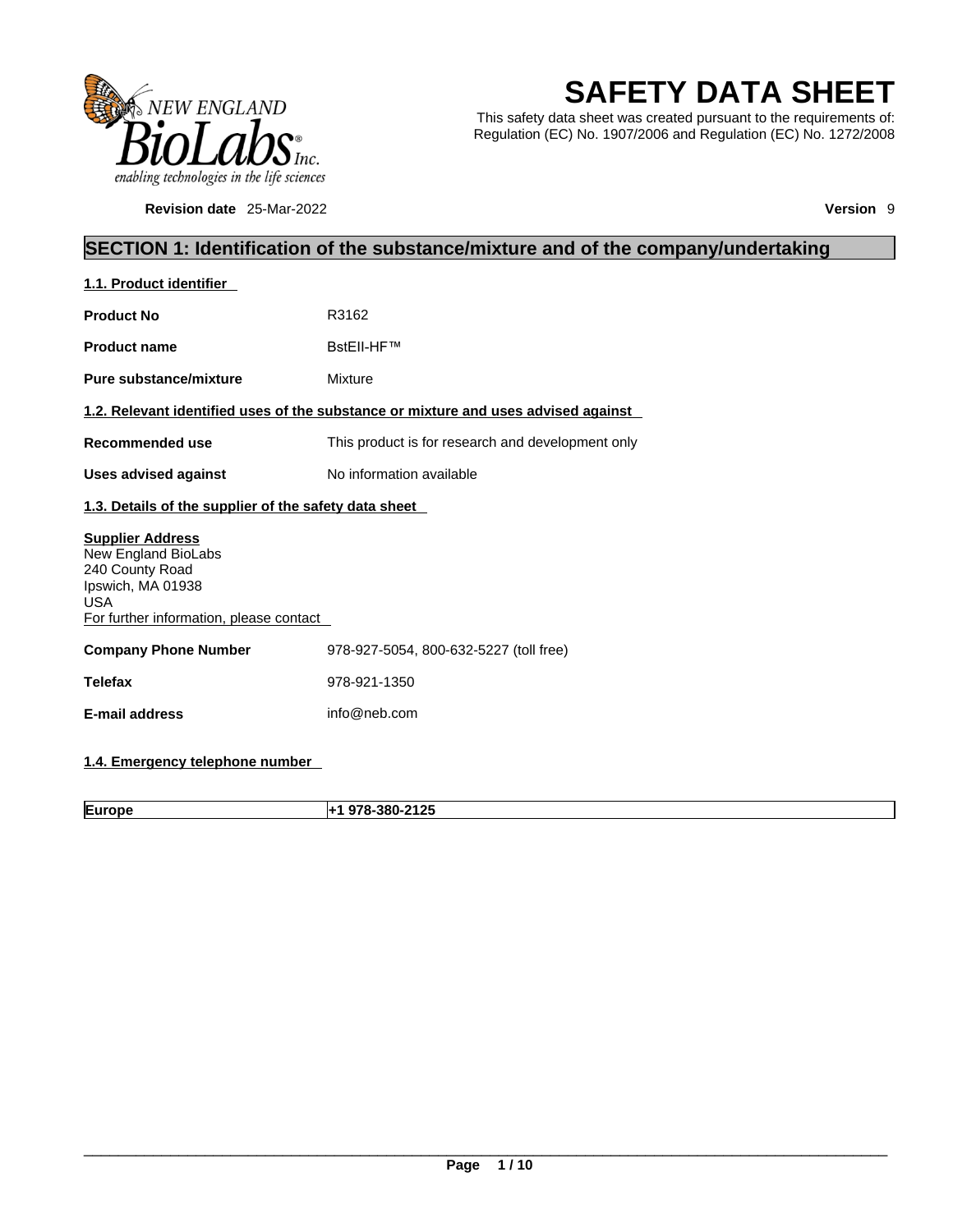### **SECTION 2: Hazards identification**

### **2.1. Classification of the substance or mixture**

*Regulation (EC) No 1272/2008*  This mixture is classified as not hazardous according to regulation (EC) 1272/2008 [CLP]

#### **2.2. Label elements**

This mixture is classified as not hazardous according to regulation (EC) 1272/2008 [CLP]

#### **Hazard statements**

This mixture is classified as not hazardous according to regulation (EC) 1272/2008 [CLP] EUH210 - Safety data sheet available on request

#### **2.3. Other hazards**

No information available.

### **SECTION 3: Composition/information on ingredients**

#### **3.1 Substances**

Not applicable

### **3.2 Mixtures**

#### **Full text of H- and EUH-phrases: see section 16**

#### *Acute Toxicity Estimate*

If LD50/LC50 data is not available or does not correspond to the classification category, then the appropriate conversion value from CLP Annex I, Table 3.1.2, is used to calculate the acute toxicity estimate (ATEmix) for classifying a mixture based on its components

### **SECTION 4: First aid measures**

### **4.1. Description of first aid measures**

| <b>Inhalation</b>                                                               | Remove to fresh air.                                                                                                    |  |  |
|---------------------------------------------------------------------------------|-------------------------------------------------------------------------------------------------------------------------|--|--|
| Eye contact                                                                     | Rinse thoroughly with plenty of water for at least 15 minutes, lifting lower and upper eyelids.<br>Consult a physician. |  |  |
| <b>Skin contact</b>                                                             | Wash skin with soap and water. In the case of skin irritation or allergic reactions see a<br>physician.                 |  |  |
| Ingestion                                                                       | Rinse mouth.                                                                                                            |  |  |
| 4.2. Most important symptoms and effects, both acute and delayed                |                                                                                                                         |  |  |
| <b>Symptoms</b>                                                                 | No information available.                                                                                               |  |  |
| 4.3. Indication of any immediate medical attention and special treatment needed |                                                                                                                         |  |  |
| Note to physicians                                                              | Treat symptomatically.                                                                                                  |  |  |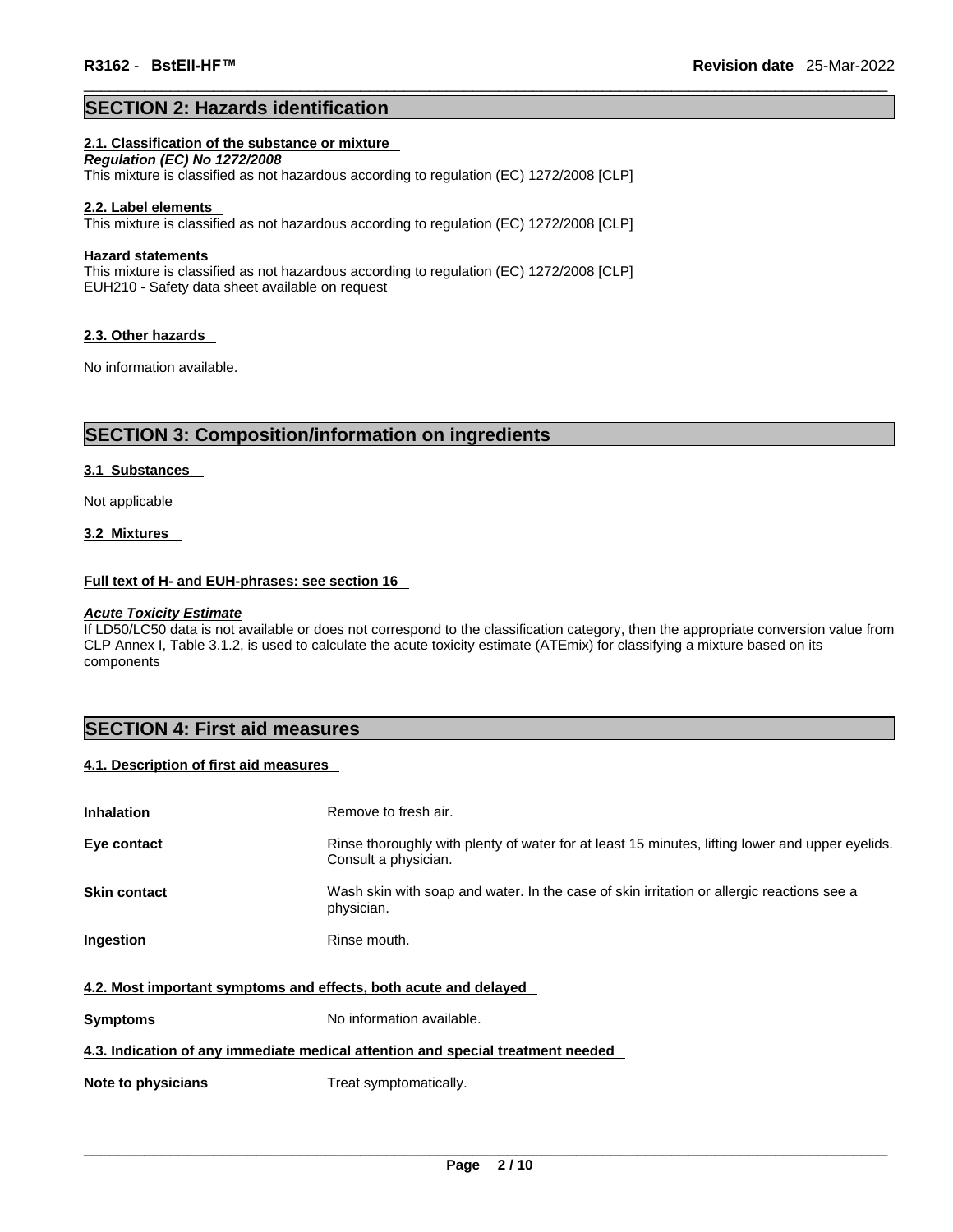# **SECTION 5: Firefighting measures**

### **5.1. Extinguishing media**

| <b>Suitable Extinguishing Media</b>                        | Use extinguishing measures that are appropriate to local circumstances and the<br>surrounding environment. |  |
|------------------------------------------------------------|------------------------------------------------------------------------------------------------------------|--|
| Large Fire                                                 | CAUTION: Use of water spray when fighting fire may be inefficient.                                         |  |
| Unsuitable extinguishing media                             | Do not scatter spilled material with high pressure water streams.                                          |  |
| 5.2. Special hazards arising from the substance or mixture |                                                                                                            |  |
| Specific hazards arising from the<br>chemical              | No information available.                                                                                  |  |
| 5.3. Advice for firefighters                               |                                                                                                            |  |

**Special protective equipment and precautions for fire-fighters** Firefighters should wear self-contained breathing apparatus and full firefighting turnout gear. Use personal protection equipment.

# **SECTION 6: Accidental release measures**

### **6.1. Personal precautions, protective equipment and emergency procedures**

| <b>Personal precautions</b>                               | Ensure adequate ventilation.                                                         |
|-----------------------------------------------------------|--------------------------------------------------------------------------------------|
| For emergency responders                                  | Use personal protection recommended in Section 8.                                    |
| 6.2. Environmental precautions                            |                                                                                      |
| <b>Environmental precautions</b>                          | See Section 12 for additional Ecological Information.                                |
| 6.3. Methods and material for containment and cleaning up |                                                                                      |
| <b>Methods for containment</b>                            | Prevent further leakage or spillage if safe to do so.                                |
| Methods for cleaning up                                   | Take up mechanically, placing in appropriate containers for disposal.                |
| Prevention of secondary hazards                           | Clean contaminated objects and areas thoroughly observing environmental regulations. |
| 6.4. Reference to other sections                          |                                                                                      |
| Reference to other sections                               | See section 8 for more information. See section 13 for more information.             |

# **SECTION 7: Handling and storage**

| 7.1. Precautions for safe handling                                |                                                                        |  |
|-------------------------------------------------------------------|------------------------------------------------------------------------|--|
| Advice on safe handling                                           | Ensure adequate ventilation.                                           |  |
| <b>General hygiene considerations</b>                             | Handle in accordance with good industrial hygiene and safety practice. |  |
| 7.2. Conditions for safe storage, including any incompatibilities |                                                                        |  |
| <b>Storage Conditions</b>                                         | Keep container tightly closed in a dry and well-ventilated place.      |  |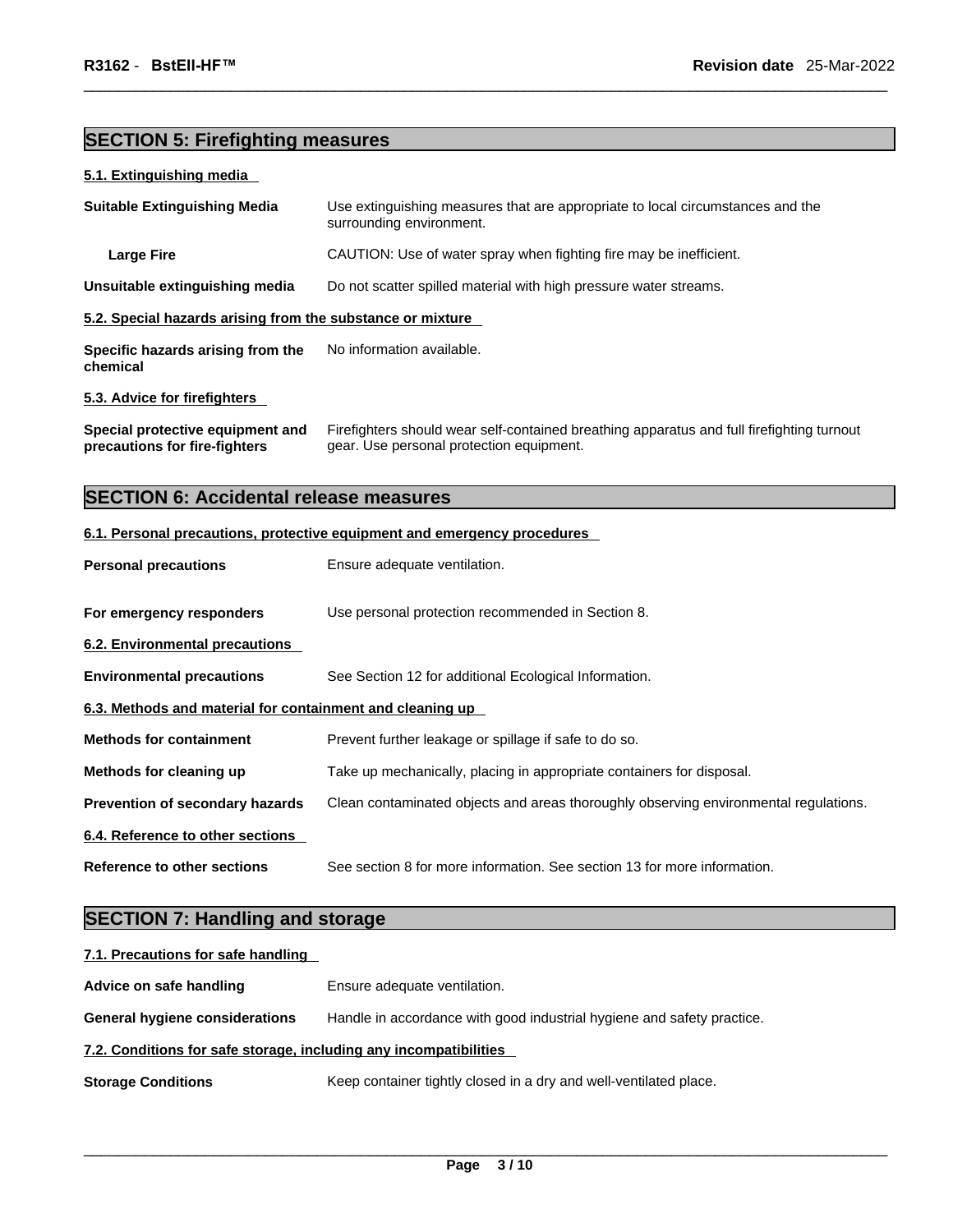### **7.3. Specific end use(s)**

**Risk management methods [RMM]** The information required is contained in this Safety Data Sheet.

# **SECTION 8: Exposure controls/personal protection**

| 8.1. Control parameters                                                              |                                                                                                                                                                             |
|--------------------------------------------------------------------------------------|-----------------------------------------------------------------------------------------------------------------------------------------------------------------------------|
| <b>Exposure Limits</b>                                                               |                                                                                                                                                                             |
| <b>Biological occupational exposure</b><br>limits                                    | This product, as supplied, does not contain any hazardous materials with biological limits<br>established by the region specific regulatory bodies.                         |
| Derived No Effect Level (DNEL)<br><b>Predicted No Effect Concentration</b><br>(PNEC) | No information available.<br>No information available.                                                                                                                      |
| 8.2. Exposure controls                                                               |                                                                                                                                                                             |
| <b>Engineering controls</b>                                                          | No information available.                                                                                                                                                   |
| Individual protection measures,<br>such as personal protective<br>equipment          |                                                                                                                                                                             |
| <b>Eye/face protection</b>                                                           | No special protective equipment required.                                                                                                                                   |
| Skin and body protection                                                             | No special protective equipment required.                                                                                                                                   |
| <b>Respiratory protection</b>                                                        | No protective equipment is needed under normal use conditions. If exposure limits are<br>exceeded or irritation is experienced, ventilation and evacuation may be required. |
| <b>General hygiene considerations</b>                                                | Handle in accordance with good industrial hygiene and safety practice.                                                                                                      |
| <b>Environmental exposure controls</b>                                               | No information available.                                                                                                                                                   |

# **SECTION 9: Physical and chemical properties**

| 9.1. Information on basic physical and chemical properties |                          |         |
|------------------------------------------------------------|--------------------------|---------|
| <b>Physical state</b>                                      | Liauid                   |         |
| Appearance                                                 | Colorless                |         |
| Color                                                      | No information available |         |
| Odor                                                       | Mild.                    |         |
| <b>Odor threshold</b>                                      | No information available |         |
| <b>Property</b>                                            | <b>Values</b>            | Remark  |
| Melting point / freezing point                             | No data available        | None kr |
| Initial boiling point and boiling                          | No data available        | None kr |
| range                                                      |                          |         |
| Flammability (solid, gas)                                  | No data available        | None kr |
| <b>Flammability Limit in Air</b>                           |                          | None kr |
| Upper flammability or explosive<br>limits                  | No data available        |         |

**Remarks • Method None known** None known

**None known None known**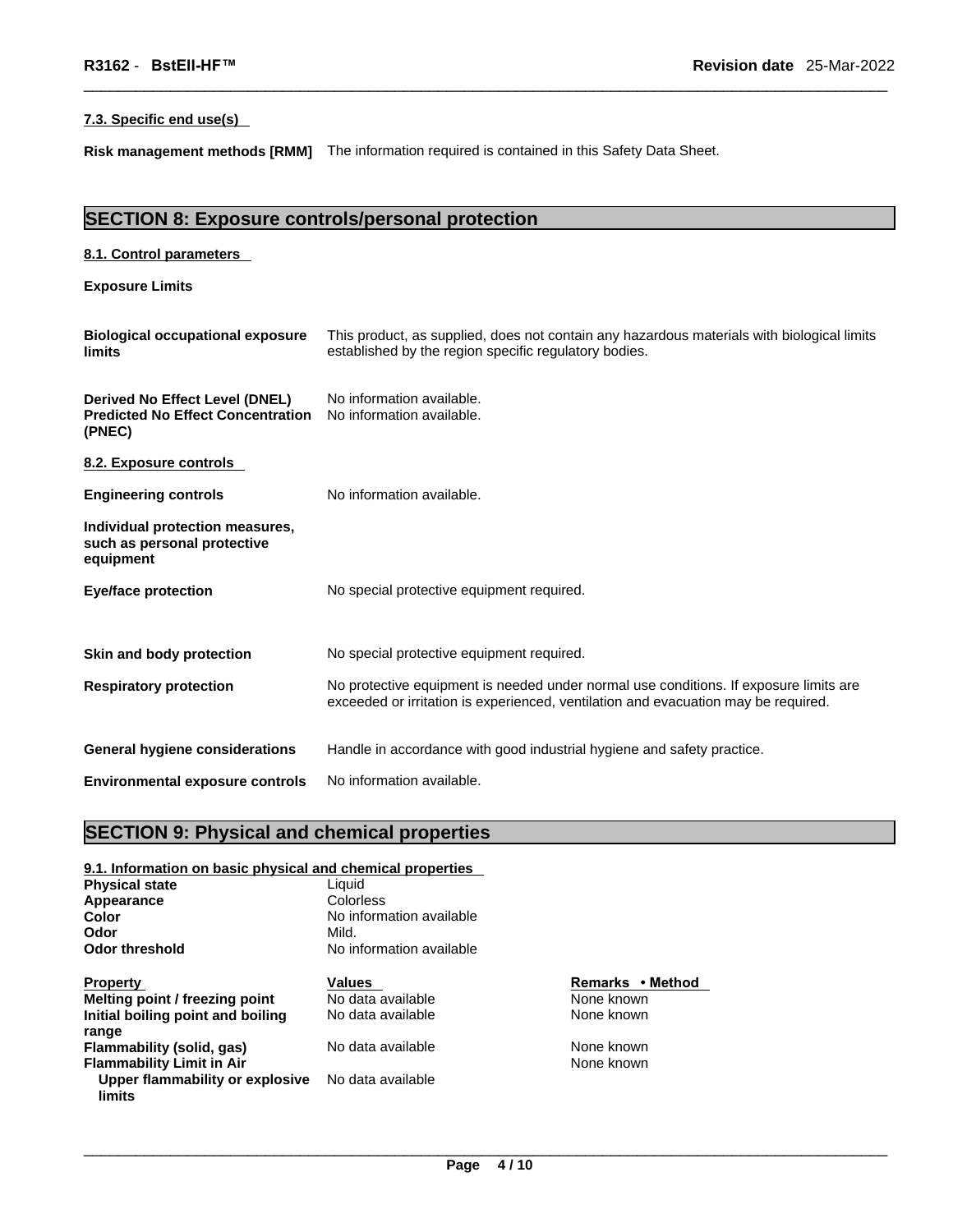| Lower flammability or explosive<br>limits | No data available        |            |
|-------------------------------------------|--------------------------|------------|
| <b>Flash point</b>                        | No data available        | None known |
| <b>Autoignition temperature</b>           | 392.8 °C                 |            |
| <b>Decomposition temperature</b>          |                          | None known |
| рH                                        | No data available        | None known |
| pH (as aqueous solution)                  | No data available        | None known |
| <b>Kinematic viscosity</b>                | No data available        | None known |
| <b>Dynamic viscosity</b>                  | No data available        | None known |
| <b>Water solubility</b>                   | No data available        | None known |
| Solubility(ies)                           | No data available        | None known |
| <b>Partition coefficient</b>              | No data available        | None known |
| Vapor pressure                            | No data available        | None known |
| <b>Relative density</b>                   | No data available        | None known |
| <b>Bulk density</b>                       | No data available        |            |
| <b>Liquid Density</b>                     | No data available        |            |
| Vapor density                             | No data available        | None known |
| <b>Particle characteristics</b>           |                          |            |
| <b>Particle Size</b>                      | No information available |            |
| <b>Particle Size Distribution</b>         | No information available |            |

### **9.2. Other information**

*9.2.1. Information with regard to physical hazard classes* Not applicable

*9.2.2. Other safety characteristics* No information available

## **SECTION 10: Stability and reactivity**

#### **10.1. Reactivity**

**Reactivity No information available.** 

**10.2. Chemical stability** 

**Stability** Stable under normal conditions.

**Explosion data Sensitivity to mechanical impact** None. **Sensitivity to static discharge** None.

| 10.3. Possibility of hazardous reactions |
|------------------------------------------|
|------------------------------------------|

**Possibility of hazardous reactions** None under normal processing.

**10.4. Conditions to avoid** 

**Conditions to avoid** None known based on information supplied.

**10.5. Incompatible materials**

**Incompatible materials** None known based on information supplied.

**10.6. Hazardous decomposition products** 

**Hazardous decomposition products** None known based on information supplied.

### **SECTION 11: Toxicological information**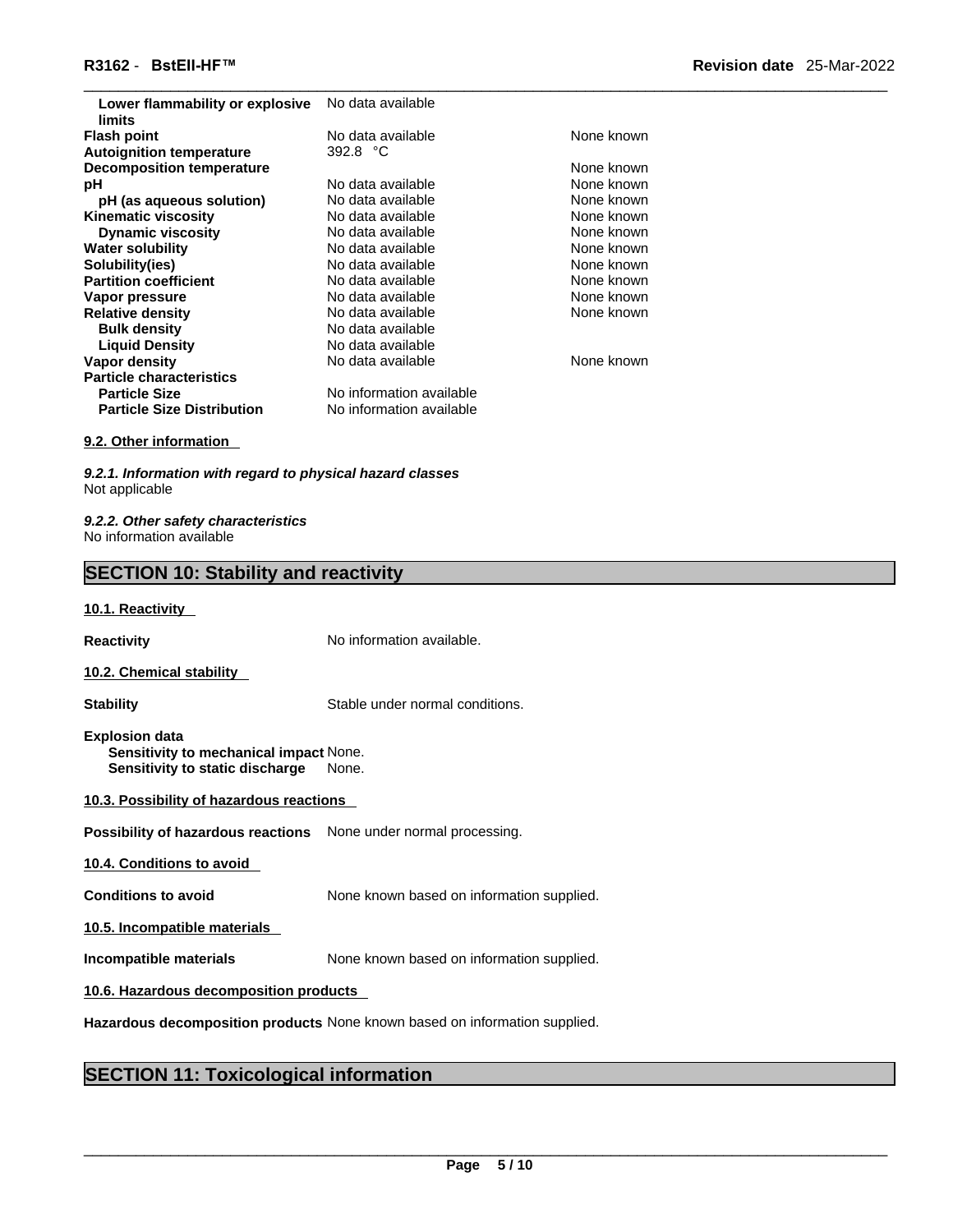### **11.1. Information on hazard classes as defined in Regulation (EC) No 1272/2008**

### **Information on likely routes of exposure**

| <b>Product Information</b>                                                     |                                                                                                                    |
|--------------------------------------------------------------------------------|--------------------------------------------------------------------------------------------------------------------|
| <b>Inhalation</b>                                                              | Specific test data for the substance or mixture is not available.                                                  |
| Eye contact                                                                    | Specific test data for the substance or mixture is not available.                                                  |
| <b>Skin contact</b>                                                            | Specific test data for the substance or mixture is not available.                                                  |
| Ingestion                                                                      | Specific test data for the substance or mixture is not available.                                                  |
|                                                                                | Symptoms related to the physical, chemical and toxicological characteristics                                       |
| <b>Symptoms</b>                                                                | No information available.                                                                                          |
| <b>Acute toxicity</b>                                                          |                                                                                                                    |
| <b>Numerical measures of toxicity</b>                                          |                                                                                                                    |
| <b>ATEmix (oral)</b><br><b>ATEmix (dermal)</b><br><b>Component Information</b> | The following values are calculated based on chapter 3.1 of the GHS document<br>25,200.00 mg/kg<br>20,000.00 mg/kg |
|                                                                                | Delayed and immediate effects as well as chronic effects from short and long-term exposure                         |
| <b>Skin corrosion/irritation</b>                                               | No information available.                                                                                          |
| Serious eye damage/eye irritation                                              | No information available.                                                                                          |
| Respiratory or skin sensitization                                              | No information available.                                                                                          |
| Germ cell mutagenicity                                                         | No information available.                                                                                          |
| Carcinogenicity                                                                | No information available.                                                                                          |
| <b>Reproductive toxicity</b>                                                   | No information available.                                                                                          |
| <b>STOT - single exposure</b>                                                  | No information available.                                                                                          |
| <b>STOT - repeated exposure</b>                                                | No information available.                                                                                          |
| <b>Aspiration hazard</b>                                                       | No information available.                                                                                          |
| 11.2. Information on other hazards                                             |                                                                                                                    |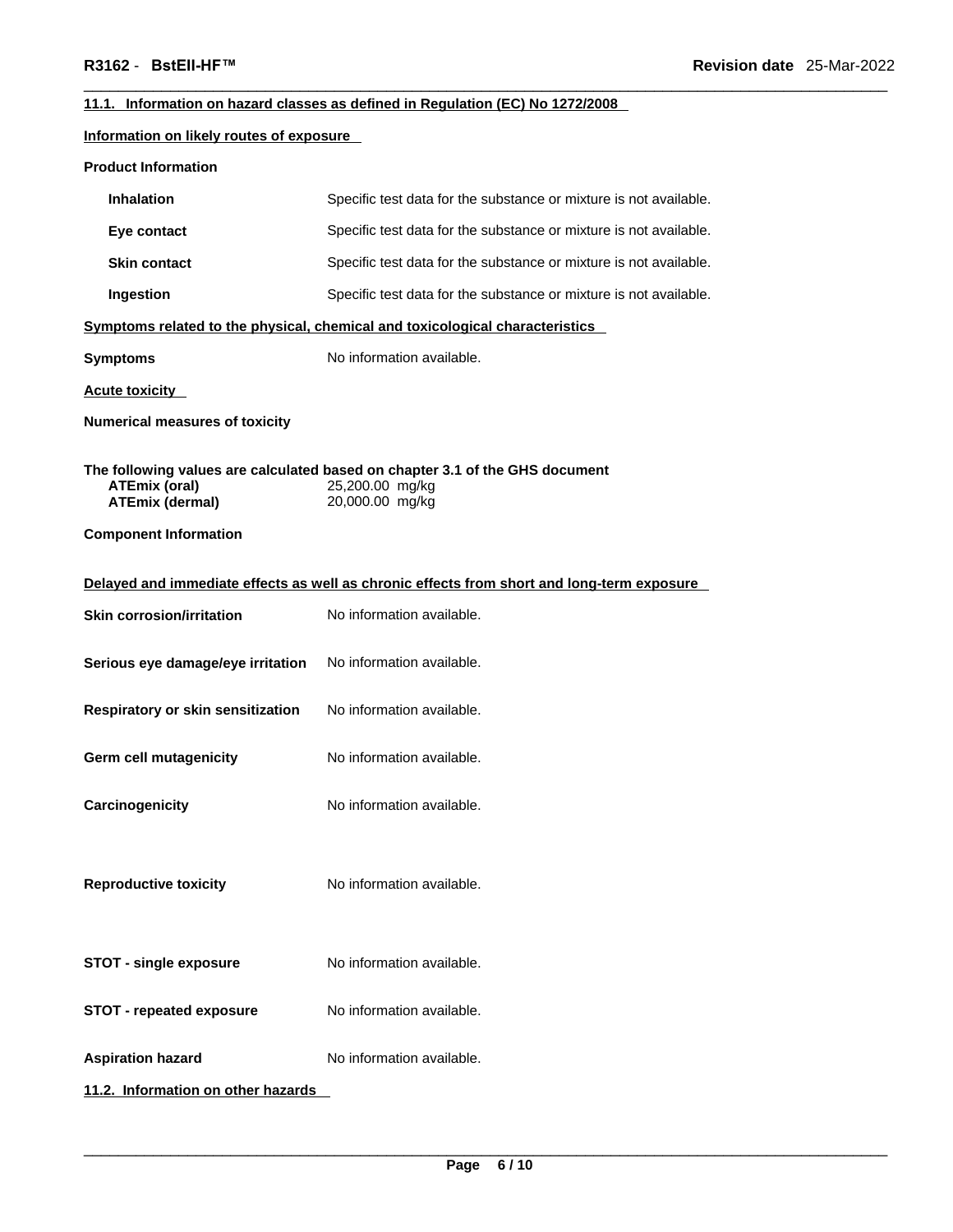| 11.2.1. Endocrine disrupting properties                  |                                                                             |  |
|----------------------------------------------------------|-----------------------------------------------------------------------------|--|
| <b>Endocrine disrupting properties</b>                   | No information available.                                                   |  |
| 11.2.2. Other information                                |                                                                             |  |
| Other adverse effects                                    | No information available.                                                   |  |
| <b>SECTION 12: Ecological information</b>                |                                                                             |  |
| 12.1. Toxicity                                           |                                                                             |  |
| <b>Ecotoxicity</b>                                       |                                                                             |  |
| <b>Unknown aquatic toxicity</b>                          | Contains 0 % of components with unknown hazards to the aquatic environment. |  |
| 12.2. Persistence and degradability                      |                                                                             |  |
|                                                          | No information available.                                                   |  |
| <b>Persistence and degradability</b>                     |                                                                             |  |
| 12.3. Bioaccumulative potential                          |                                                                             |  |
| <b>Bioaccumulation</b>                                   |                                                                             |  |
| <b>Component Information</b>                             |                                                                             |  |
| 12.4. Mobility in soil                                   |                                                                             |  |
| <b>Mobility in soil</b>                                  | No information available.                                                   |  |
| 12.5. Results of PBT and vPvB assessment                 |                                                                             |  |
| PBT and vPvB assessment                                  |                                                                             |  |
| 12.6. Other adverse effects                              |                                                                             |  |
|                                                          |                                                                             |  |
| <b>Endocrine disrupting properties</b>                   | No information available.                                                   |  |
| 12.7. Other adverse effects<br>No information available. |                                                                             |  |

# **SECTION 13: Disposal considerations**

### **13.1. Waste treatment methods**

| Waste from residues/unused | Dispose of in accordance with local regulations. Dispose of waste in accordance with |
|----------------------------|--------------------------------------------------------------------------------------|
| products                   | environmental legislation.                                                           |
| Contaminated packaging     | Do not reuse empty containers.                                                       |

# **SECTION 14: Transport information**

| <b>IATA</b> |                             |               |
|-------------|-----------------------------|---------------|
|             | 14.1 UN number or ID number | Not regulated |
| 14.2        |                             |               |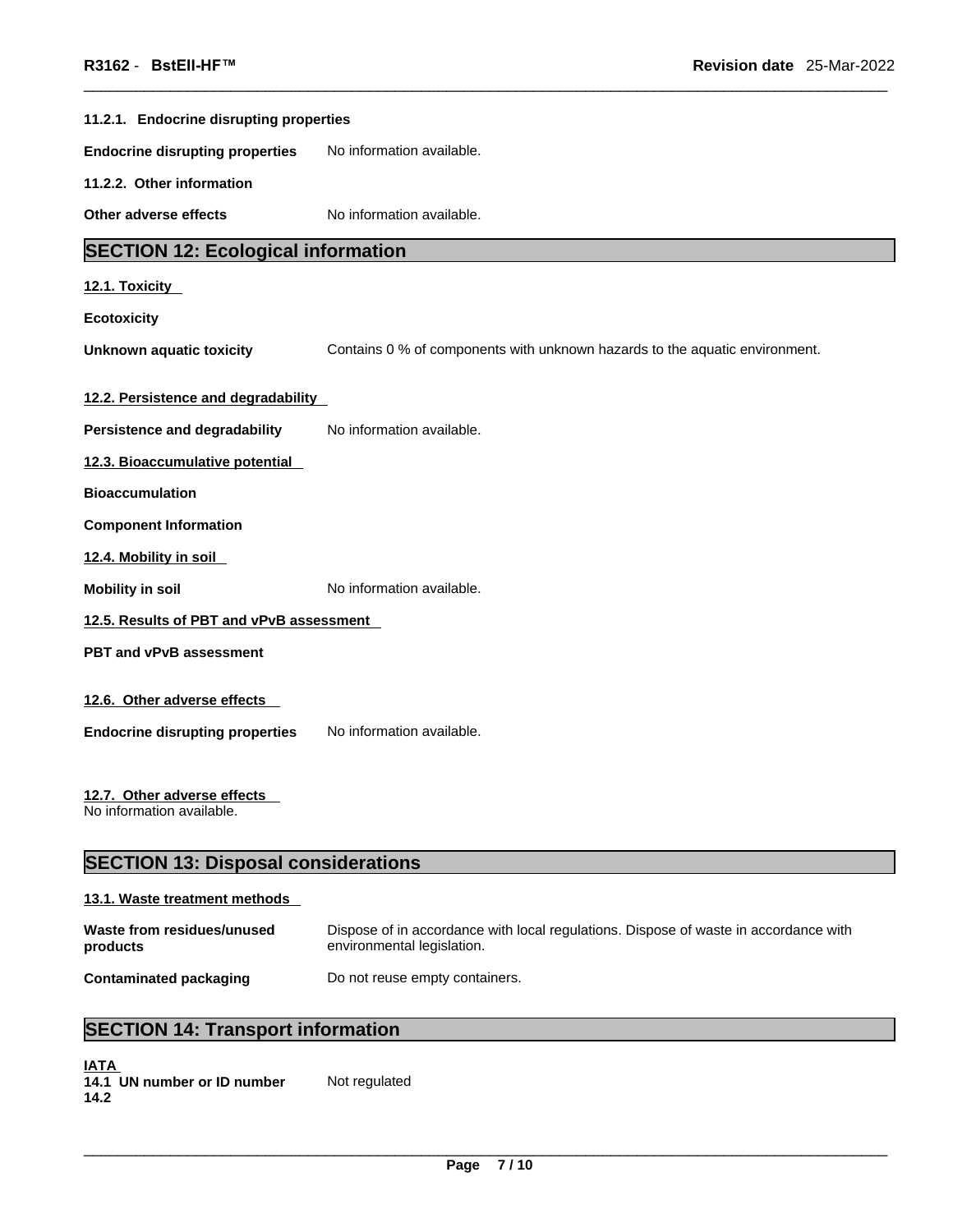| 14.3 Transport hazard class(es)                       | Not regulated                  |
|-------------------------------------------------------|--------------------------------|
| 14.4 Packing group                                    | Not regulated                  |
| 14.5 Environmental hazard                             | Not applicable                 |
| 14.6 Special precautions for user                     |                                |
| <b>Special Provisions</b>                             | None                           |
| <b>IMDG</b>                                           |                                |
| 14.1 UN number or ID number                           | Not regulated                  |
| 14.2                                                  |                                |
| 14.3 Transport hazard class(es)                       | Not regulated                  |
| 14.4 Packing group                                    | Not regulated                  |
| 14.5 Environmental hazard                             | Not applicable                 |
| 14.6 Special precautions for user                     |                                |
| <b>Special Provisions</b>                             | None                           |
| 14.7 Maritime transport in bulk                       | No information available       |
| according to IMO instruments                          |                                |
|                                                       |                                |
| <b>RID</b>                                            |                                |
| <b>14.1 UN/ID No</b>                                  | Not regulated                  |
| 14.2                                                  |                                |
| 14.3 Transport hazard class(es)                       | Not regulated                  |
| 14.4 Packing group                                    | Not regulated                  |
| 14.5 Environmental hazard                             | Not applicable                 |
| 14.6 Special precautions for user                     |                                |
| <b>Special Provisions</b>                             | None                           |
|                                                       |                                |
| ADR                                                   |                                |
| 14.1 UN number or ID number                           | Not regulated                  |
| 14.2                                                  |                                |
| 14.3 Transport hazard class(es)<br>14.4 Packing group | Not regulated<br>Not regulated |
| 14.5 Environmental hazard                             | Not applicable                 |
| 14.6 Special precautions for user                     |                                |
| <b>Special Provisions</b>                             | None                           |
|                                                       |                                |

# **SECTION 15: Regulatory information**

**15.1. Safety, health and environmental regulations/legislation specific for the substance or mixture**

#### **European Union**

Take note of Directive 98/24/EC on the protection of the health and safety of workers from the risks related to chemical agents at work.

### **Authorizations and/or restrictions on use:**

This product does not contain substances subject to authorization (Regulation (EC) No. 1907/2006 (REACH), Annex XIV) This product does not contain substances subject to restriction (Regulation (EC) No. 1907/2006 (REACH), Annex XVII)

### **Persistent Organic Pollutants**

Not applicable

**Ozone-depleting substances (ODS) regulation (EC) 1005/2009** Not applicable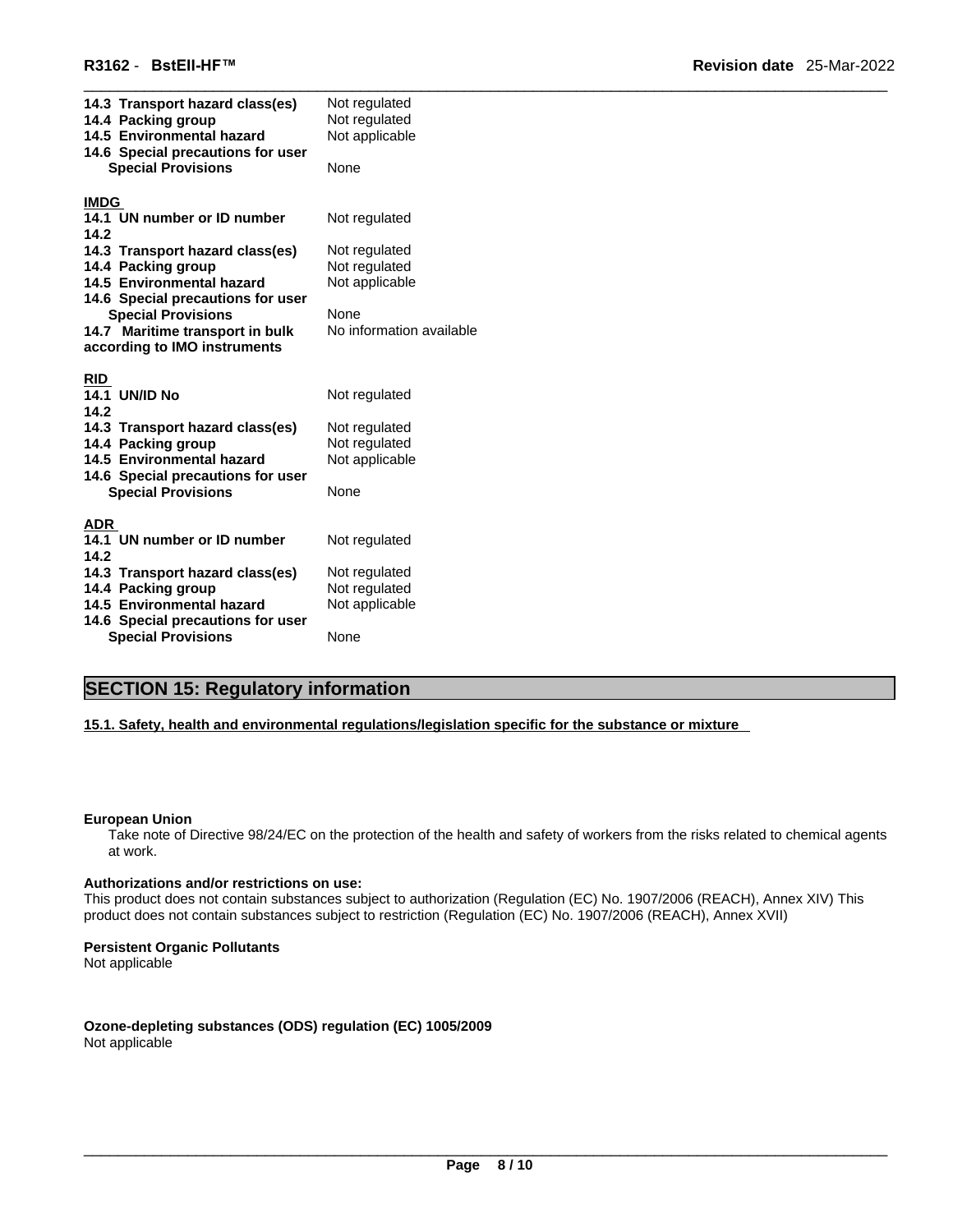| International Inventories |                                                  |
|---------------------------|--------------------------------------------------|
| <b>TSCA</b>               | Contact supplier for inventory compliance status |
| <b>DSL/NDSL</b>           | Contact supplier for inventory compliance status |
| <b>EINECS/ELINCS</b>      | Contact supplier for inventory compliance status |
| <b>ENCS</b>               | Contact supplier for inventory compliance status |
| <b>IECSC</b>              | Contact supplier for inventory compliance status |
| <b>KECL</b>               | Contact supplier for inventory compliance status |
| <b>PICCS</b>              | Contact supplier for inventory compliance status |
| AIIC                      | Contact supplier for inventory compliance status |
| <b>NZIoC</b>              | Contact supplier for inventory compliance status |

 **Legend:** 

| -------                                                                                                                 |
|-------------------------------------------------------------------------------------------------------------------------|
| <b>TSCA</b> - United States Toxic Substances Control Act Section 8(b) Inventory                                         |
| <b>DSL/NDSL</b> - Canadian Domestic Substances List/Non-Domestic Substances List                                        |
| <b>EINECS/ELINCS</b> - European Inventory of Existing Chemical Substances/European List of Notified Chemical Substances |
| <b>ENCS</b> - Japan Existing and New Chemical Substances                                                                |
| <b>IECSC</b> - China Inventory of Existing Chemical Substances                                                          |
| <b>KECL</b> - Korean Existing and Evaluated Chemical Substances                                                         |
| <b>PICCS</b> - Philippines Inventory of Chemicals and Chemical Substances                                               |
| <b>AICS</b> - Australian Inventory of Chemical Substances                                                               |

 **NZIoC** - New Zealand Inventory of Chemicals

### **15.2. Chemical safety assessment**

**Chemical Safety Report** No information available

### **SECTION 16: Other information**

### **Key or legend to abbreviations and acronyms used in the safety data sheet**

### **Legend**

SVHC: Substances of Very High Concern for Authorization:

### **Legend Section 8: EXPOSURE CONTROLS/PERSONAL PROTECTION**

| <b>TWA</b> | TWA (time-weighted average) | STEL | STEL (Short Term Exposure Limit) |
|------------|-----------------------------|------|----------------------------------|
| Ceiling    | Maximum limit value         |      | Skin designation                 |
|            | Sensitizers                 |      |                                  |

**Key literature references and sources for data used to compile the SDS** Agency for Toxic Substances and Disease Registry (ATSDR) U.S. Environmental Protection Agency ChemView Database European Food Safety Authority (EFSA) European Chemicals Agency (ECHA) Committee for Risk Assessment (ECHA\_RAC) European Chemicals Agency (ECHA) (ECHA\_API) EPA (Environmental Protection Agency) Acute Exposure Guideline Level(s) (AEGL(s)) U.S. Environmental Protection Agency Federal Insecticide, Fungicide, and Rodenticide Act U.S. Environmental Protection Agency High Production Volume Chemicals Food Research Journal Hazardous Substance Database International Uniform Chemical Information Database (IUCLID) National Institute of Technology and Evaluation (NITE) Australia National Industrial Chemicals Notification and Assessment Scheme (NICNAS) NIOSH (National Institute for Occupational Safety and Health) National Library of Medicine's ChemID Plus (NLM CIP) National Library of Medicine's PubMed database (NLM PUBMED) National Toxicology Program (NTP)